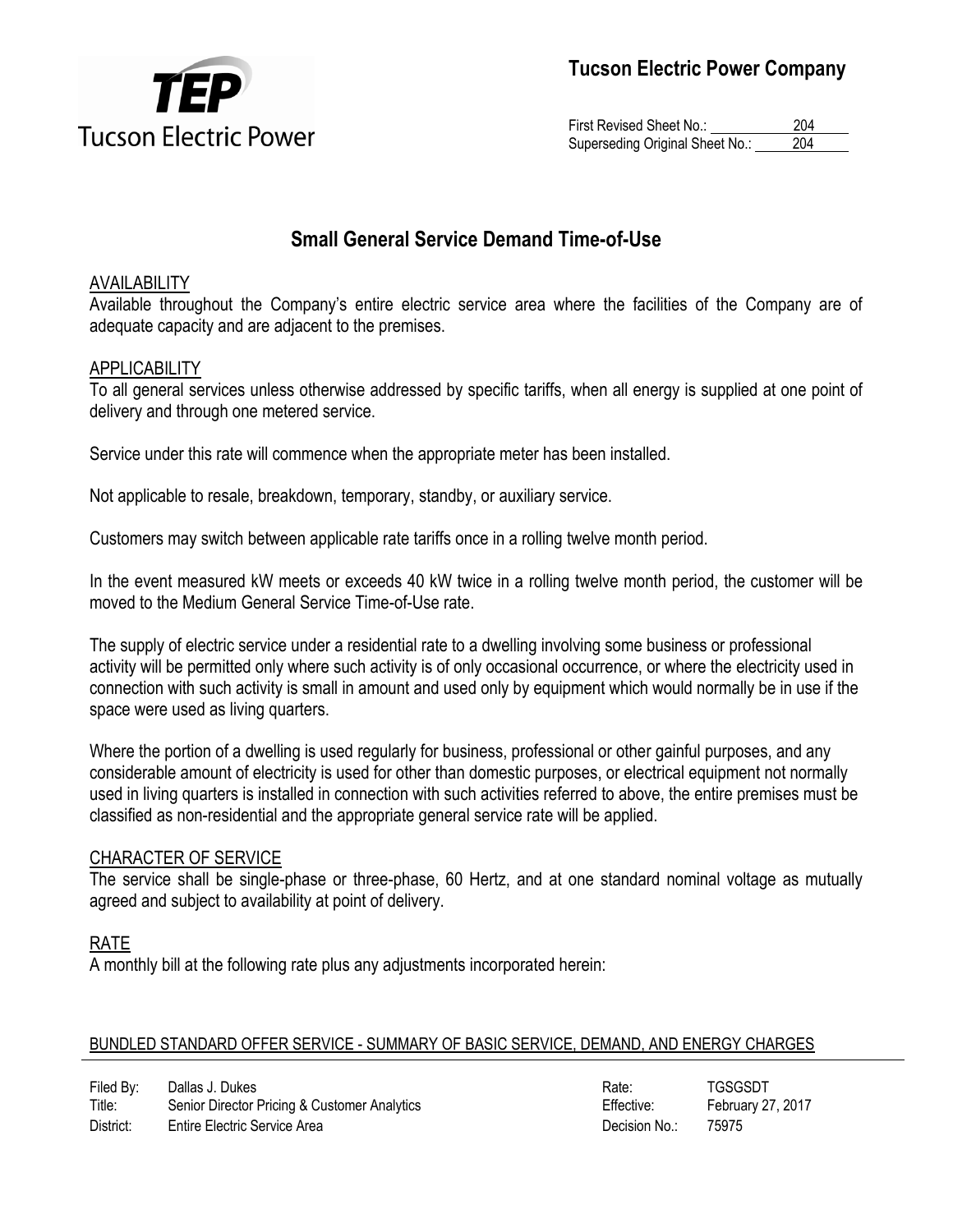

First Revised Sheet No.: 204 - 1 Superseding Original Sheet No.: 204 - 1

| Basic Service Charge, Single-phase service, per month<br>Basic Service Charge, Three-phase service, per month |                 | \$22.00<br>\$29.00 |  |
|---------------------------------------------------------------------------------------------------------------|-----------------|--------------------|--|
|                                                                                                               |                 |                    |  |
| Demand Charges (per kW)                                                                                       |                 |                    |  |
| $0 - 7$                                                                                                       |                 | \$9.95             |  |
| Over 7                                                                                                        |                 | \$13.95            |  |
| Energy Charges (per kWh)                                                                                      | Summer          | Winter             |  |
|                                                                                                               | (May-September) | (October-April)    |  |
| All kWh                                                                                                       | \$0.062483      | \$0.052483         |  |

Energy Charge is a bundled charge that includes: Local Delivery-Energy (Local Delivery and/or Distribution exclusive of Transmission/Ancillaries), Generation Capacity, Fixed Must-Run, Transmission and Ancillary Services.

| Power Supply Charge (per kWh):                                                                                  | Summer          | Winter          |
|-----------------------------------------------------------------------------------------------------------------|-----------------|-----------------|
|                                                                                                                 | (May-September) | (October-April) |
| Base Power On-Peak                                                                                              | \$0.071322      | \$0.038010      |
| Base Power Off-Peak                                                                                             | \$0.025609      | \$0.025651      |
| THE RELEASED AND STATES IN A RELEASED AND STATES AND A RELEASED AND LODGED AND LODGED AND LODGED AND LODGED AND |                 |                 |

The Power Supply Charge is the sum of the Base Power Charge and the Purchased Power and Fuel Adjustment Clause (PPFAC), a per kWh adjustment in accordance with Rider-1-PPFAC. PPFAC reflects increases or decreases in the cost to the Company for energy either generated or purchased above or below the base cost per kWh sold.

### BILLING DEMAND

The monthly billing demand shall be the greatest measured 1-hour average demand during the on-peak time-ofuse hours of the billing period.

#### TIME-OF-USE TIME PERIODS

The Summer On-Peak period is 2:00 p.m. to 8:00 p.m., Monday through Friday (excluding Memorial Day, Independence Day, and Labor Day).

The Winter On-Peak periods are 6:00 a.m. - 10:00 a.m. and 5:00 p.m. - 9:00 p.m., Monday through Friday (excluding Thanksgiving Day, Christmas Day, and New Year's Day).

All other hours are Off-Peak. If a holiday falls on Saturday, the preceding Friday is designated Off-Peak; if a holiday falls on Sunday, the following Monday is designated Off-Peak.

### DIRECT ACCESS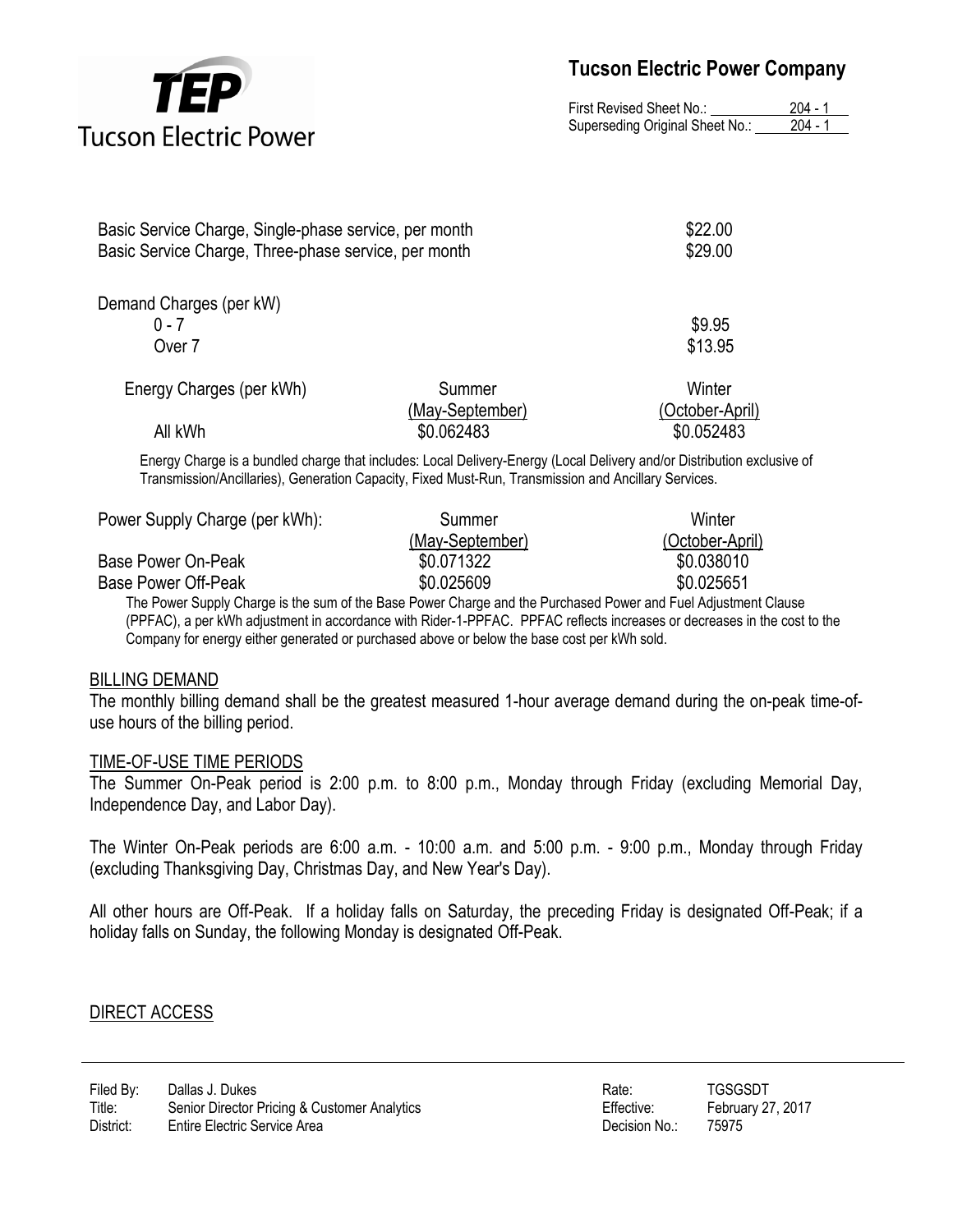

First Revised Sheet No.: 204 - 2 Superseding Original Sheet No.: 204 - 2

A Customer's Direct Access bill will include all unbundled components except those services provided by a qualified third party. Those services may include Metering (Installation, Maintenance and/or Equipment), Meter Reading, Billing and Collection, Transmission and Generation. If any of these services are not available from a third party supplier and must be obtained from the Company, the rates for Unbundled Components set forth in this tariff will be applied to the customer's bill.

FOR DIRECT ACCESS: ARIZONA INDEPENDENT SCHEDULING ADMINISTRATOR (AZISA) CHARGE A charge per kWh shall, subject to FERC authorization, be applied for costs associated with the implementation of the AZISA in Arizona.

### TEP STATEMENT OF CHARGES

For all additional charges and assessments approved by the Arizona Corporation Commission see the TEP Statement of Charges which is available on TEP's website at www.tep.com.

### TAX CLAUSE

To the charges computed under the above rate, including any adjustments, shall be added the applicable proportionate part of any taxes or governmental impositions which are or may in the future be assessed on the basis of gross revenues of the Company and/or the price or revenue from the electric energy or service sold and/or the volume of energy generated or purchased for sale and/or sold hereunder.

### RULES AND REGULATIONS

The standard Rules and Regulations of the Company as on file with the Arizona Corporation Commission shall apply where not inconsistent with this rate.

### ADDITIONAL NOTES

Additional charges may be directly assigned to a customer based on the type of facilities (e.g., metering) dedicated to the customer or pursuant to the customer's contract, if applicable. Additional or alternate Direct Access charges may be assessed pursuant to any Direct Access fee schedule authorized.

### BUNDLED STANDARD OFFER SERVICE CONSISTS OF THE FOLLOWING UNBUNDLED COMPONENTS:

| Rate:         | <b>TGSGSDT</b> |
|---------------|----------------|
| Effective:    | February 27    |
| Decision No.: | 75975          |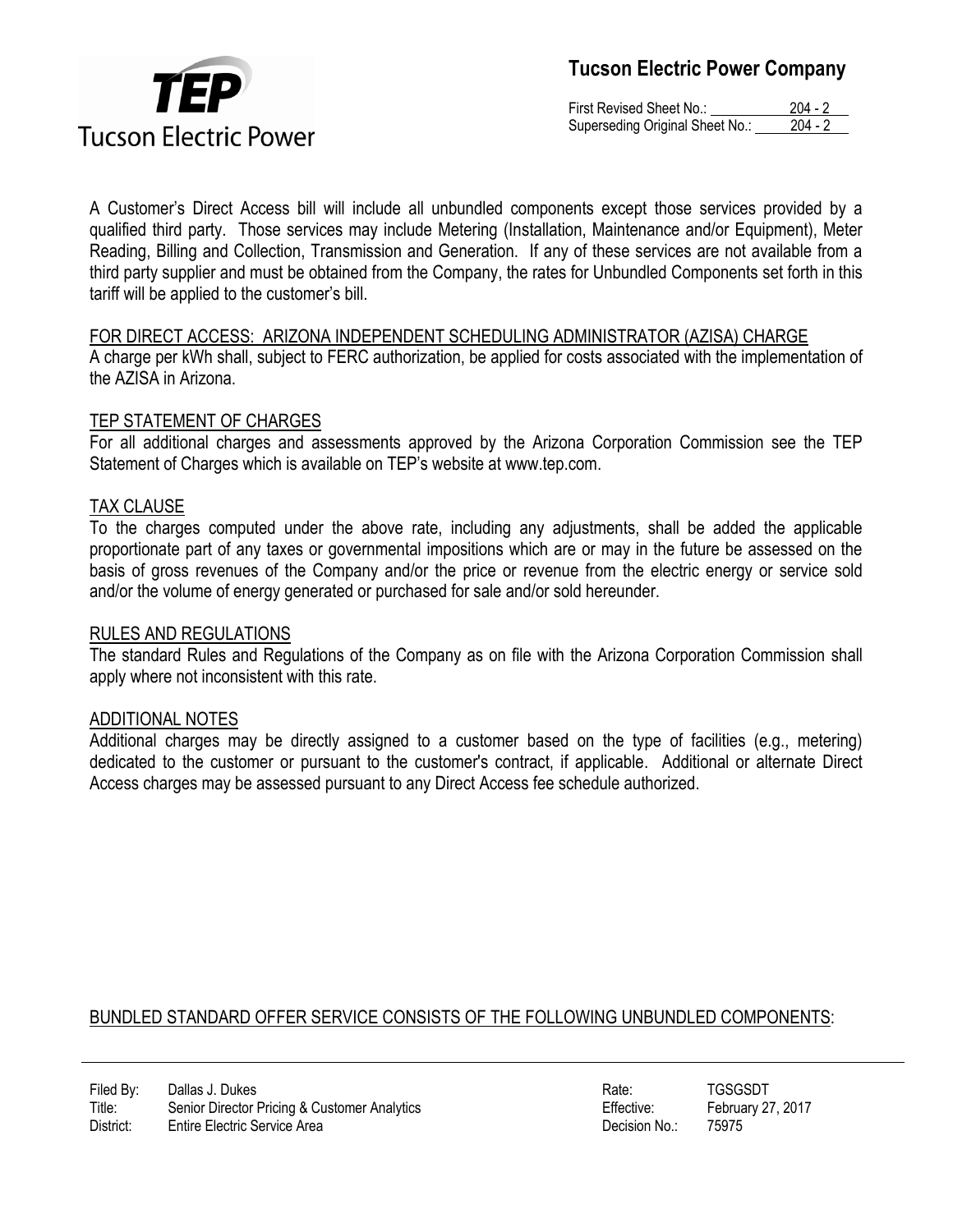

| First Revised Sheet No.:        | $204 - 3$ |
|---------------------------------|-----------|
| Superseding Original Sheet No.: | $204 - 3$ |

| Basic Service Charge Components (Unbundled):                               |              |                    |
|----------------------------------------------------------------------------|--------------|--------------------|
| Description                                                                | Single Phase | <b>Three Phase</b> |
| Meter Services, per month                                                  | \$2.41       | \$9.41             |
| Meter Reading, per month                                                   | \$0.47       | \$0.47             |
| Billing & Collection, per month                                            | \$5.62       | \$5.62             |
| Customer Delivery, per month                                               | \$13.50      | \$13.50            |
| Total                                                                      | \$22.00      | \$29.00            |
| Demand Charge Components (Unbundled) (per kW):                             |              |                    |
| <b>Delivery</b>                                                            |              |                    |
| $0 - 7$                                                                    |              | \$4.16             |
| Over 7                                                                     |              | \$7.41             |
| <b>Generation Capacity</b>                                                 |              |                    |
| $0 - 7$                                                                    |              | \$4.50             |
| Over 7                                                                     |              | \$5.25             |
| Transmission                                                               |              | \$1.02             |
| System Control & Dispatch                                                  |              | \$0.01             |
| Reactive Supply & Voltage Control                                          |              | \$0.05             |
| <b>Regulation &amp; Frequency Response</b>                                 |              | \$0.05             |
| <b>Spinning Reserve Service</b>                                            |              | \$0.14             |
| <b>Supplemental Reserve Service</b>                                        |              | \$0.02             |
| Energy Charge Components (Unbundled) (per kWh):                            |              |                    |
| Local Delivery - Energy - Summer                                           |              | \$0.035473         |
| Local Delivery - Energy - Winter                                           |              | \$0.025473         |
| <b>Generation Capacity</b>                                                 |              | \$0.016000         |
| <b>Fixed Must-Run</b>                                                      |              | \$0.004110         |
| Transmission                                                               |              | \$0.005390         |
| System Control & Dispatch                                                  |              | \$0.000070         |
| Reactive Supply & Voltage Control                                          |              | \$0.000290         |
| <b>Regulation &amp; Frequency Response</b>                                 |              | \$0.000280         |
| <b>Spinning Reserve Service</b>                                            |              | \$0.000750         |
| <b>Supplemental Reserve Service</b>                                        |              | \$0.000120         |
| Energy Imbalance Service: Currently charged pursuant to the Company's OATT |              |                    |

|           | Power Supply Charges (Per kWh):              | Summer<br>(May – September) | Winter<br>(October - April) |
|-----------|----------------------------------------------|-----------------------------|-----------------------------|
| Filed By: | Dallas J. Dukes                              | Rate:                       | <b>TGSGSDT</b>              |
| Title:    | Senior Director Pricing & Customer Analytics | Effective:                  | February 27, 2017           |
| District: | Entire Electric Service Area                 | Decision No.:               | 75975                       |